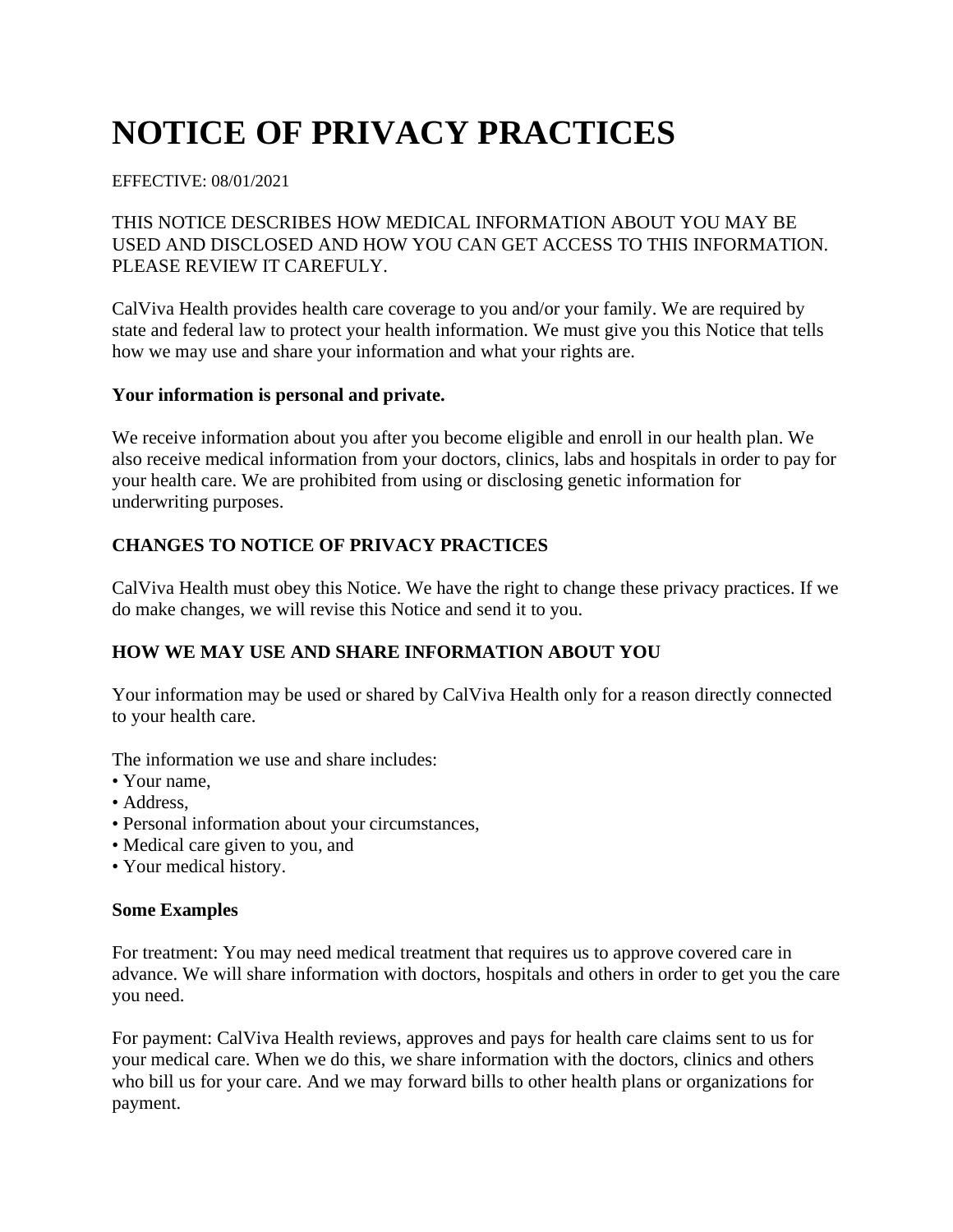For health care operations: We may use information in your health record to judge the quality of the health care you receive. We may also use this information in audits, fraud and abuse programs, planning and general administration. We also provide the names of members to county immunization reporting registries who report to CalViva Health whether members have received immunizations to assess their immunization status and to report related information to the California Department of Health Care Services. Members may instruct their health care provider that they do not consent to the provider's sharing of their immunization information with a county immunization registry.

Actions we take when we act as a health care plan include checking your eligibility, enrollment and amount of medical aid, approving, giving and paying for covered health care services, and investigating or prosecuting cases (such as fraud).

# OTHER USES FOR YOUR HEALTH INFORMATION

We may also send you information about free medical exams and food programs. We will also send your information when we are required or permitted to do so by law. Sometimes a court will order us to give out your health information. We will also give out information when legally required to do so for the operations of the health care program. This may involve fraud or actions to recover money from others, when another responsible party has paid your medical claims.

You or your doctor, hospital and other health care providers may appeal decisions made about claims for your medical care. Your health information may be used to make these appeal decisions.

## **WHEN WRITTEN CONSENT IS NEEDED**

If we want to use your information for the reasons listed below, we must get your written consent:

- For marketing purposes
- For disclosures that constitute the sale of your information
- For the use and disclosure of psychotherapy notes

If we want to use your information for a purpose not listed above, we must get your written consent. If you give us your consent, you may take it back in writing at any time.

# **WHAT ARE YOUR PRIVACY RIGHTS?**

You have the right to ask us not to use or share your personal health care information in the ways described above. We may not be able to agree to your request.

You have the right to receive notice whenever a breach of your information occurs.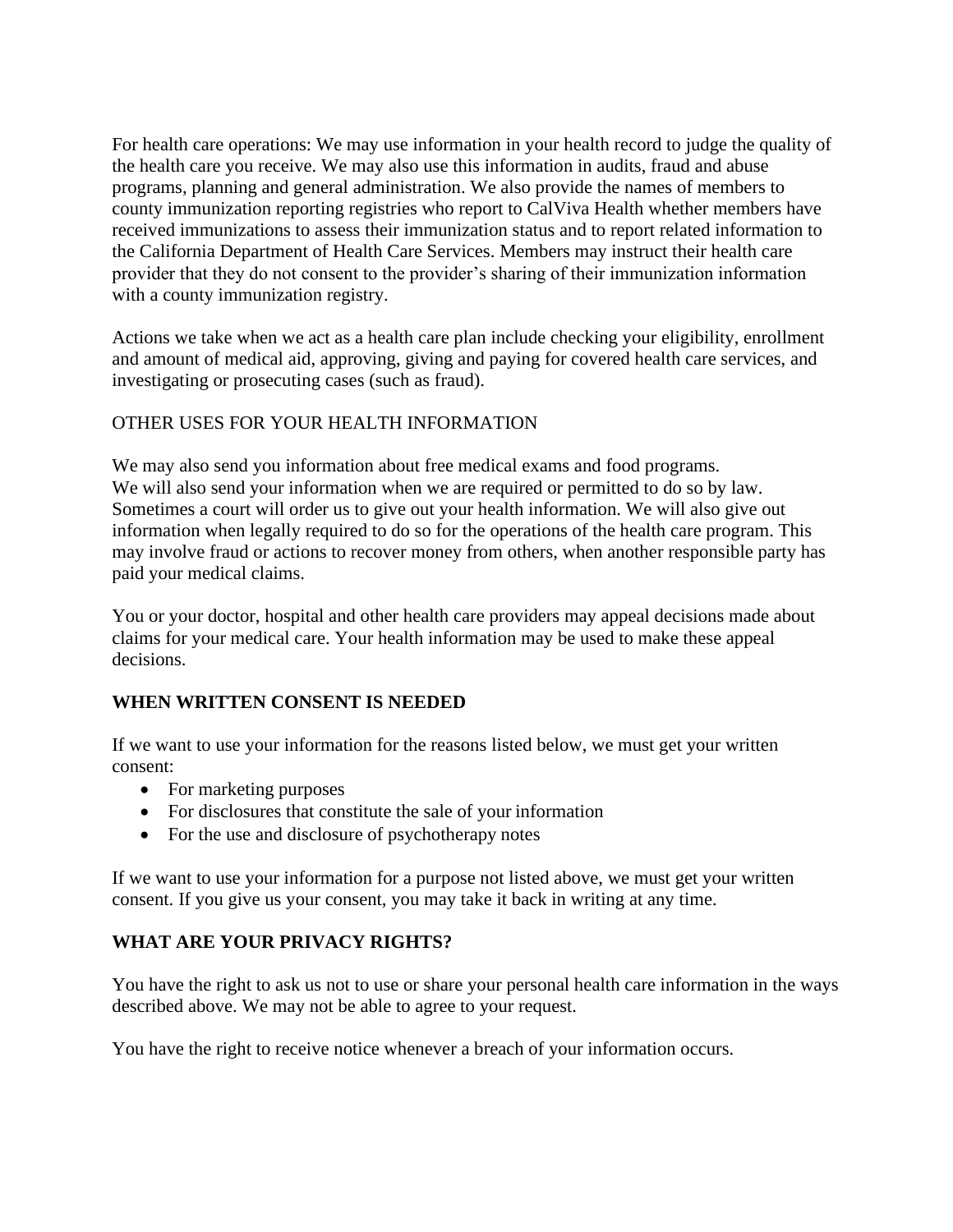You have the right to ask us to contact you only in writing or at a different address, post office box or phone number.

We will accept reasonable requests when necessary to protect your safety.

You and your personal representative have the right to get a copy of your information. You will be sent a form to fill out and may be charged a fee for the costs of copying and mailing records. (We may keep you from seeing certain parts of your records for reasons allowed by law.)

You have the right to ask that information in your records be changed if it is not correct or complete. We may refuse your request if the information is not created or kept by CalViva Health, or we believe it is correct and complete.

If we don't make the changes you ask, you may ask that we review our decision. You may also send a statement saying why you disagree with our records and your statement will be kept with your records.

When we share your health information for reasons other than treatment, payment or CalViva Health operations, you have the right to request a list of whom we shared the information with, when we shared it, for what reasons, and what information was shared.

# **\*\*\*\*\*\* IMPORTANT \*\*\*\*\*\***

CA LVIVA HEALTH DOES NOT HAVE COMPLETE COPIES OF YOUR MEDICAL RECORDS. IF YOU WANT TO LOOK AT, GET A COPY OF, OR CHANGE YOUR MEDICAL RECORDS, PLEASE CONTACT YOUR DOCTOR OR CLINIC.

## **HOW DO YOU CONTACT US TO USE YOUR RIGHTS?**

If you want to use the privacy rights explained in this Notice, please call or write us at: CalViva Health Privacy Office Attention: Chief Compliance Officer 7625 N. Palm Ave., Suite 109 Fresno, CA 93711 Phone: 1-866-863-2465 Fax: (559) 446-1998

## **COMPLAINTS**

If you believe that we have not protected your privacy and wish to complain, you may file a complaint by calling or writing:

Privacy Officer c/o Office of Legal Services California Department of Health Care Services 1501 Capitol Avenue P.O. Box 997413 Sacramento, CA 95899-7413